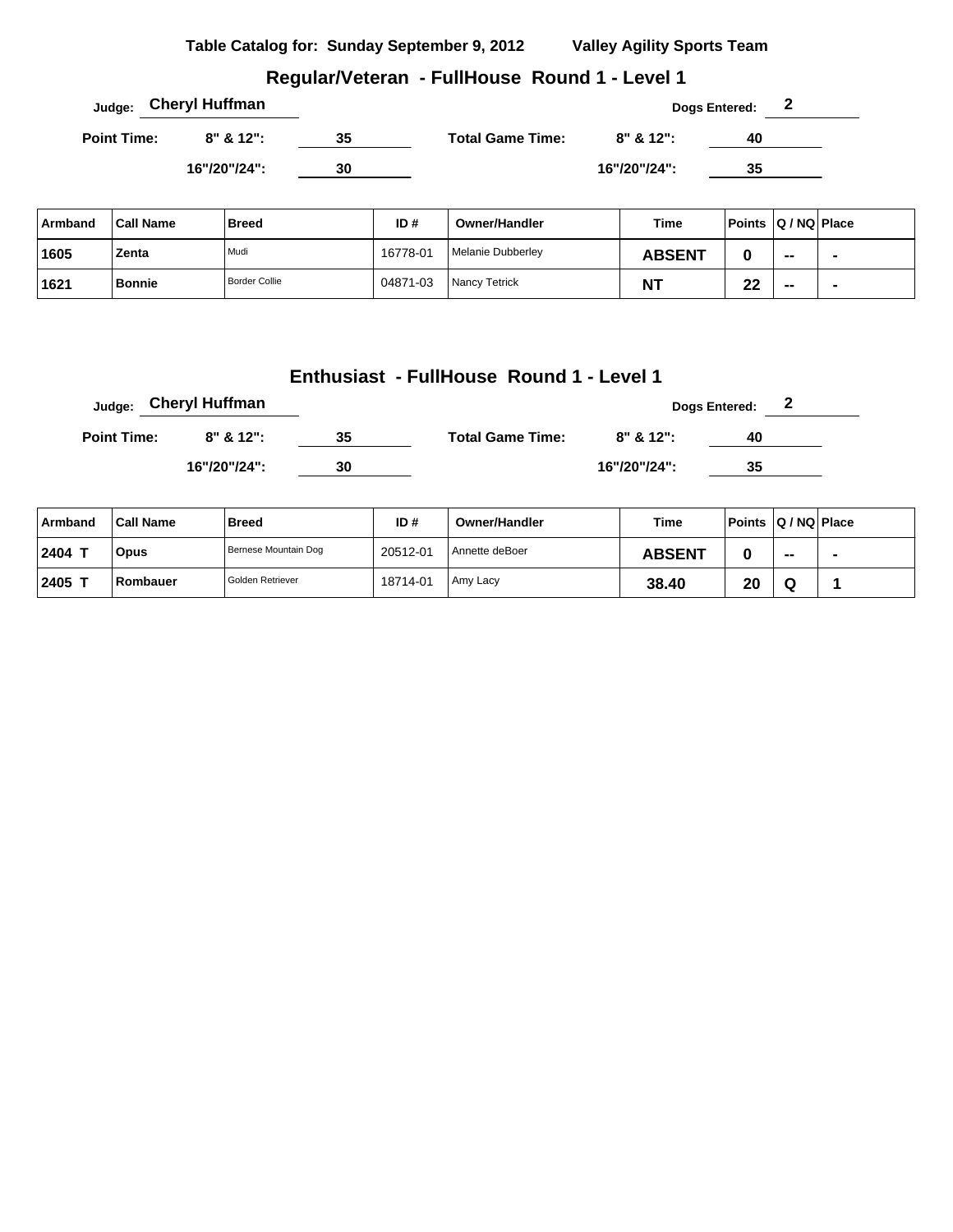## **Regular/Veteran - FullHouse Round 1 - Level 2**

|                    | <sub>Judge:</sub> Cheryl Huffman |    |                         |              | Dogs Entered: |  |
|--------------------|----------------------------------|----|-------------------------|--------------|---------------|--|
| <b>Point Time:</b> | $8" 8' 12"$ :                    | 35 | <b>Total Game Time:</b> | $8" 812"$ :  | 40            |  |
|                    | 16"/20"/24":                     | 30 |                         | 16"/20"/24": | 35            |  |

| Armband | <b>Call Name</b> | <b>Breed</b>                | ID#      | Owner/Handler              | Time          | Points Q / NQ Place |                          |   |
|---------|------------------|-----------------------------|----------|----------------------------|---------------|---------------------|--------------------------|---|
| 1203    | <b>Tucker</b>    | <b>Jack Russell Terrier</b> | 20160-01 | Jayson Davis               | 33.01         | 35                  | Q                        |   |
| 1612    | <b>Skye</b>      | Border Collie               | 02137-03 | Suzanne & Michael Andersen | <b>ABSENT</b> | u                   | $\overline{\phantom{a}}$ | - |
| 1628    | Zeena            | Poodle (Standard)           | 12218-02 | Diane Vargas               | 35.48         | 24                  | Q                        |   |
| 2401    | Dash             | Border Collie               | 19108-01 | <b>Brittany Silveira</b>   | 35.74         | 33                  | Q                        |   |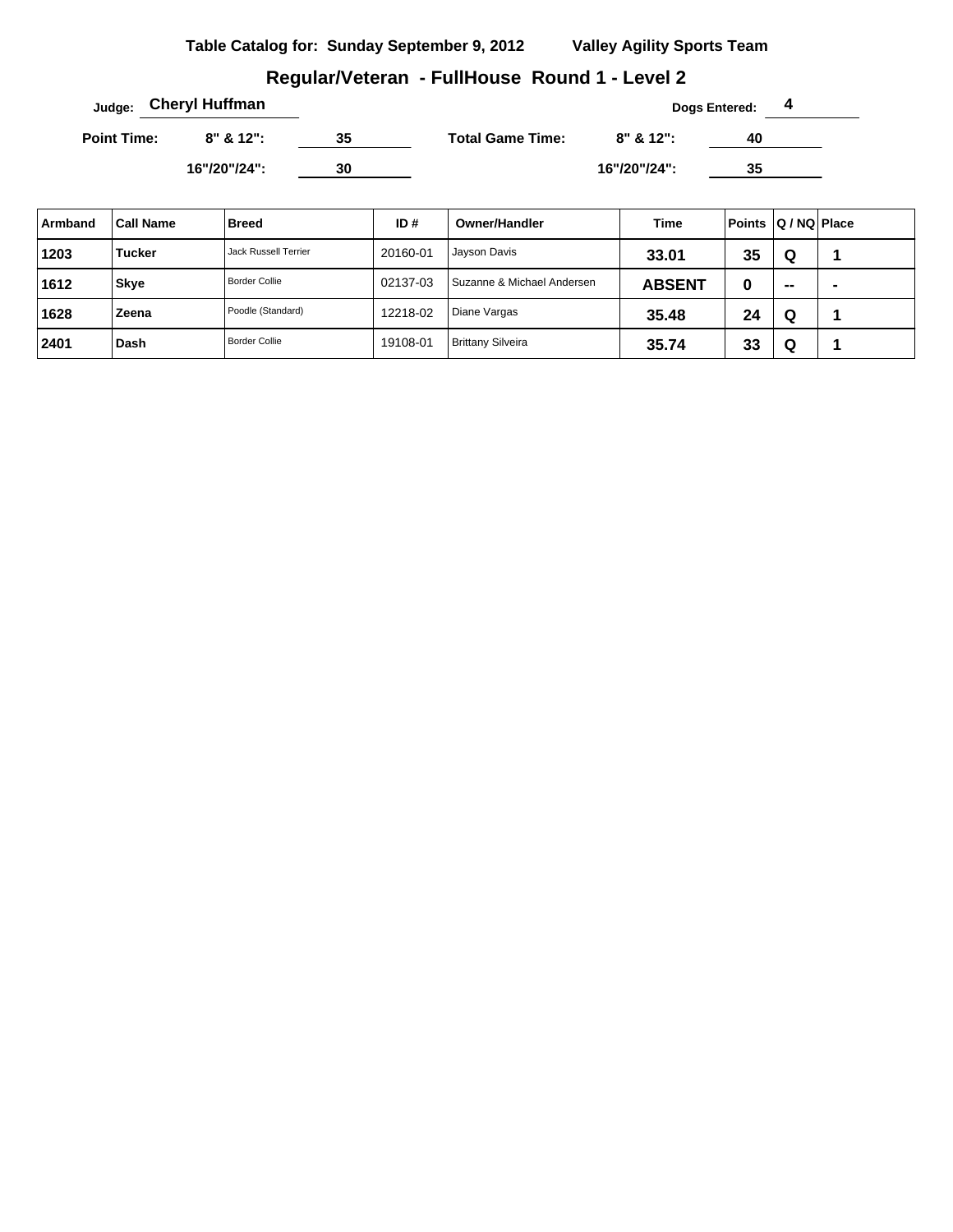## **Regular/Veteran - FullHouse Round 1 - Level 3**

| Judge:             | <b>Cheryl Huffman</b> |    |                         |              | Dogs Entered:<br>4 |  |
|--------------------|-----------------------|----|-------------------------|--------------|--------------------|--|
| <b>Point Time:</b> | $8" 812"$ :           | 35 | <b>Total Game Time:</b> | $8" 812"$ :  | 40                 |  |
|                    | 16"/20"/24":          | 30 |                         | 16"/20"/24": | 35                 |  |

| Armband | <b>Call Name</b> | <b>Breed</b>      | ID#      | Owner/Handler         | Time  | Points Q / NQ Place |           |   |
|---------|------------------|-------------------|----------|-----------------------|-------|---------------------|-----------|---|
| 1603    | Vegas            | Golden Retriever  | 03193-03 | Mary & Dwight Whatley | 35.96 | 29                  | Q         | 3 |
| 1609    | Drummer          | Shetland Sheepdog | 16496-02 | Penny Larson          | 35.30 | 31                  | Q         | 2 |
| 1620    | Dot              | All American      | 01641-05 | Sara & Ray Rhodes     | 37.88 | 33                  | Q         |   |
| 1624 V  | <b>Riley</b>     | All American      | 18061-01 | Monica Salusky        | 36.41 | 21                  | <b>NQ</b> | 4 |

## **Enthusiast - FullHouse Round 1 - Level 3**

| Judge:             | <b>Cheryl Huffman</b> |    |                         |              | <b>Dogs Entered:</b> |  |
|--------------------|-----------------------|----|-------------------------|--------------|----------------------|--|
| <b>Point Time:</b> | $8"$ & 12":           | 35 | <b>Total Game Time:</b> | 8" & 12":    | 40                   |  |
|                    | 16"/20"/24":          | 30 |                         | 16"/20"/24": | 35                   |  |

| ∣ Armband | <b>Call Name</b> | Breed   | ID#      | <b>Owner/Handler</b> | <b>Time</b>   | Points Q / NQ Place |    |  |
|-----------|------------------|---------|----------|----------------------|---------------|---------------------|----|--|
| ⊺1626     | Minnie           | Whippet | 19160-02 | Sandra Hollev        | <b>ABSENT</b> |                     | -- |  |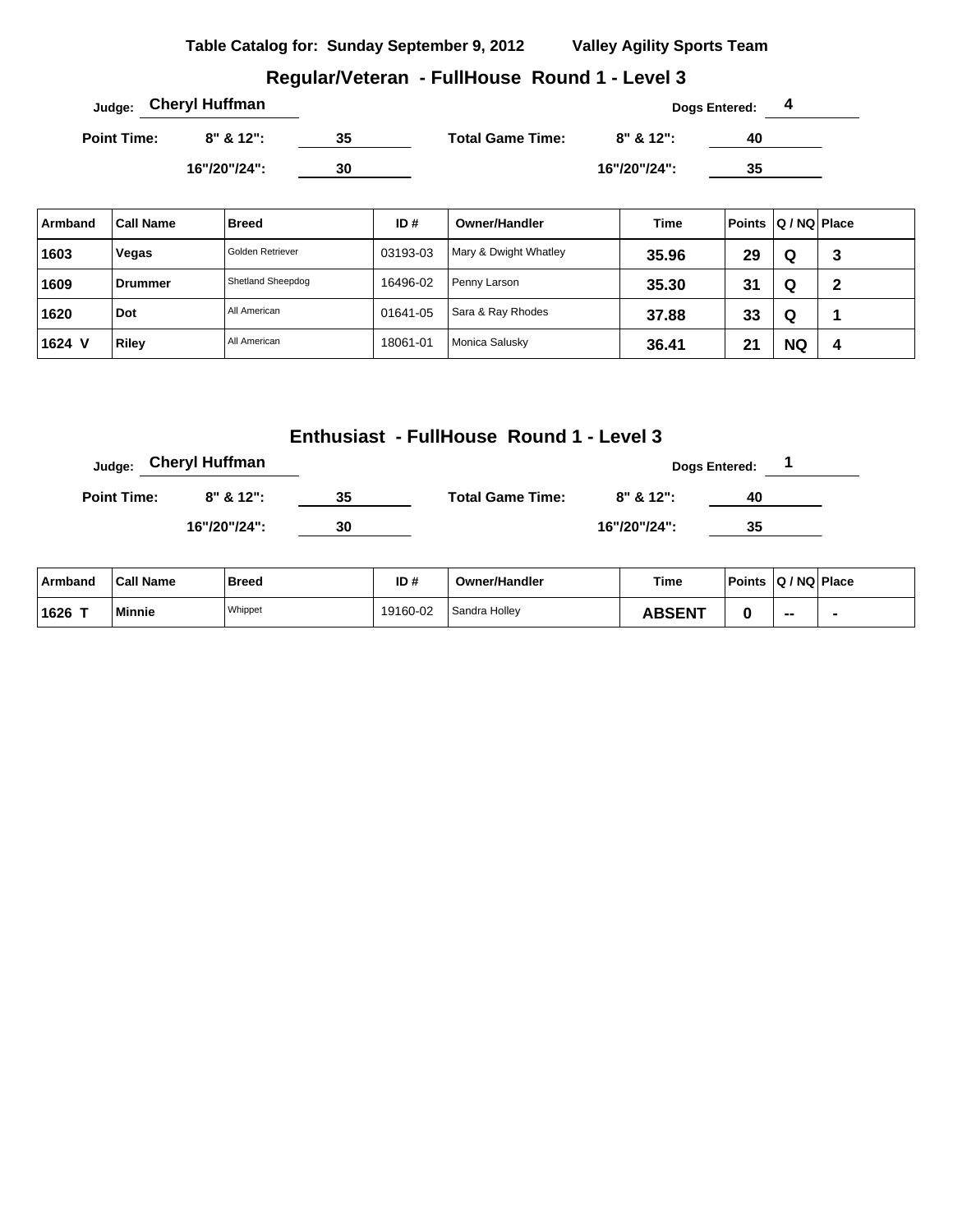## **Regular/Veteran - FullHouse Round 1 - Level 4**

|                    | <sub>Judge:</sub> Cheryl Huffman |    |                         |              | <b>Dogs Entered:</b> |  |
|--------------------|----------------------------------|----|-------------------------|--------------|----------------------|--|
| <b>Point Time:</b> | $8" 8' 12"$ :                    | 35 | <b>Total Game Time:</b> | 8" & 12":    | 40                   |  |
|                    | 16"/20"/24":                     | 30 |                         | 16"/20"/24": | 35                   |  |

| Armband | <b>Call Name</b> | <b>Breed</b>                     | ID#      | Owner/Handler       | <b>Time</b>   | Points Q / NQ Place |       |  |
|---------|------------------|----------------------------------|----------|---------------------|---------------|---------------------|-------|--|
| 1606    | <b>Flynn</b>     | Border Collie                    | 07834-02 | Sandra Taylor       | <b>NT</b>     | 26                  | $- -$ |  |
| 1617    | <b>Dock</b>      | Nova Scotia Duck Tolling Retriev | 10202-04 | Wendy Johansen      | 31.48         | 35                  | Q     |  |
| 2001    | <b>Deenie</b>    | All American                     | 05414-02 | <b>Carol Bowers</b> | <b>ABSENT</b> |                     | $- -$ |  |

## **Enthusiast - FullHouse Round 1 - Level 4**

| Judge:             | <b>Cheryl Huffman</b> |    |                         |               | Dogs Entered: 2 |  |
|--------------------|-----------------------|----|-------------------------|---------------|-----------------|--|
| <b>Point Time:</b> | $8" 8' 12"$ :         | 35 | <b>Total Game Time:</b> | $8" 8' 12"$ : | 40              |  |
|                    | 16"/20"/24":          | 30 |                         | 16"/20"/24":  | 35              |  |

| Armband | <b>Call Name</b> | <b>Breed</b>         | ID#      | <b>Owner/Handler</b> | Time  | Points Q / NQ Place |           |  |
|---------|------------------|----------------------|----------|----------------------|-------|---------------------|-----------|--|
| 805 -   | Mia              | Chihuahua            | 04420-02 | Veronica Adrover     | 44.28 | າາ<br>w             | <b>NQ</b> |  |
| 1625    | <b>Banjo</b>     | <b>Border Collie</b> | 19160-01 | Sandra Holley        | 40.28 | 25                  | w         |  |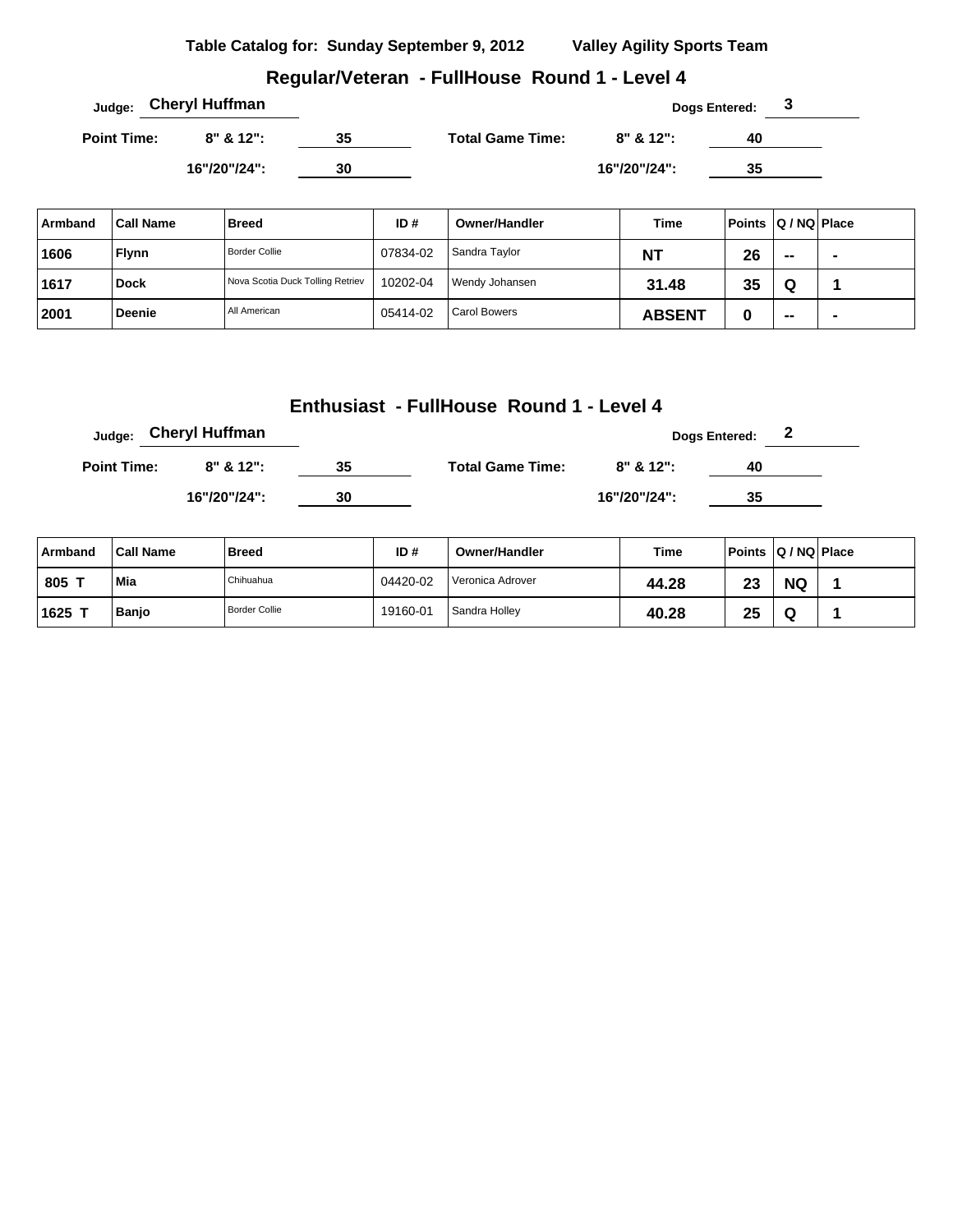## **Regular/Veteran - FullHouse Round 1 - Level 5**

|                    | <sub>Judge:</sub> Cheryl Huffman |    |                         |              | <b>Dogs Entered:</b> | $\mathbf{p}$ |
|--------------------|----------------------------------|----|-------------------------|--------------|----------------------|--------------|
| <b>Point Time:</b> | $8" 8' 12"$ :                    | 35 | <b>Total Game Time:</b> | $8" 812"$ :  | 40                   |              |
|                    | 16"/20"/24":                     | 30 |                         | 16"/20"/24": | 35                   |              |

| Armband | <b>Call Name</b> | <b>Breed</b>             | ID#      | Owner/Handler   | Time      | <b>Points</b> | Q / NQ   Place |   |
|---------|------------------|--------------------------|----------|-----------------|-----------|---------------|----------------|---|
| 1601    | Gemma            | <b>English Shepherd</b>  | 15027-02 | Toni Duralski   | 31.43     | 36            | Q              |   |
| 1608    | <b>Nick</b>      | Shetland Sheepdog        | 16496-01 | Penny Larson    | 37.62     | 36            | Q              | 2 |
| 1610    | Winston          | English Springer Spaniel | 08424-02 | Mary Palumbo    | <b>NT</b> | 27            | $\sim$         | - |
| 1611    | Reva             | Australian Shepherd      | 05925-04 | Cherie Gessford | 36.77     | 19            | <b>NQ</b>      | 3 |
| 2011 V  | Darby            | Labrador Retriever       | 03303-01 | Debbie McVay    | 35.45     | 29            | Q              |   |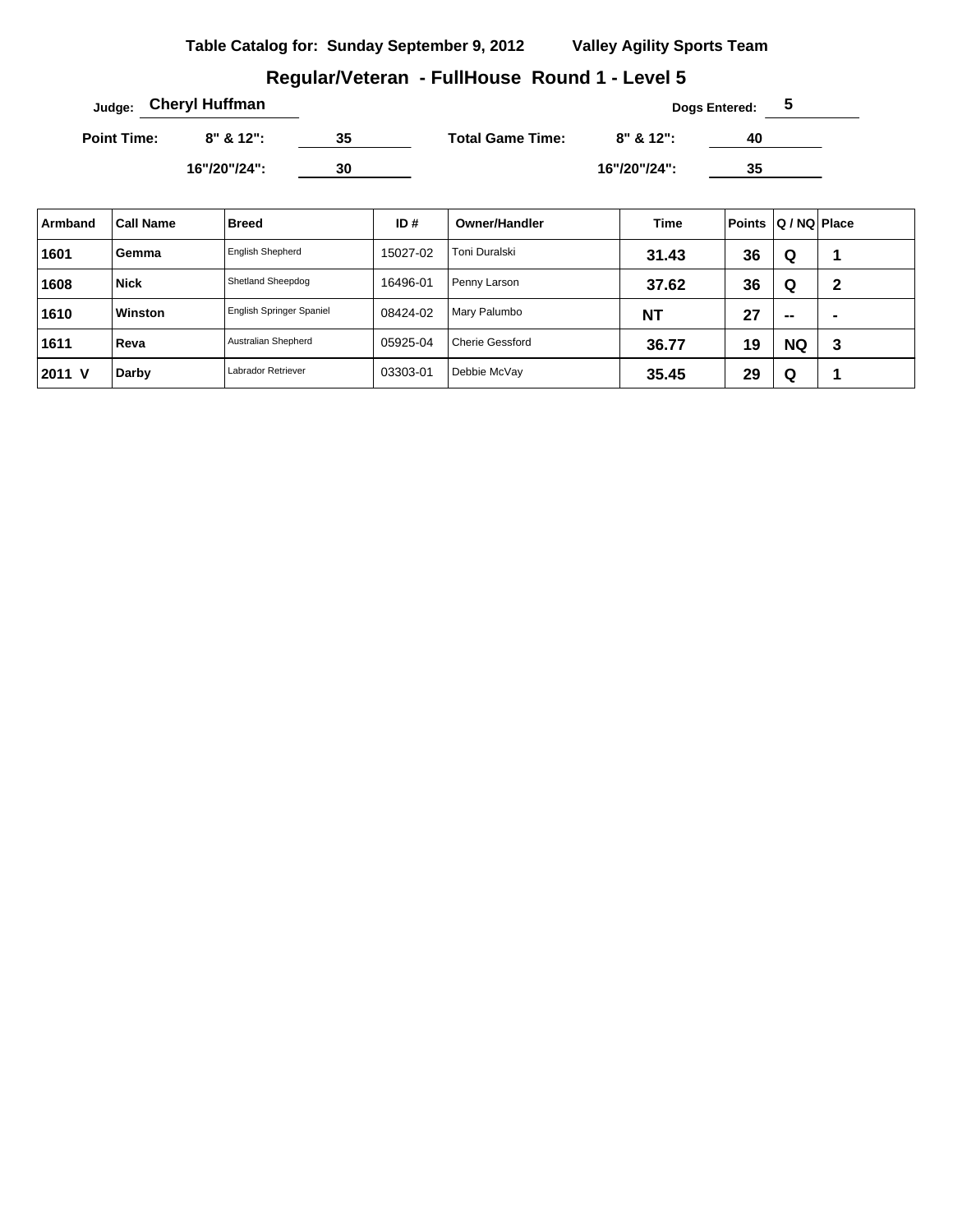## **Regular/Veteran - FullHouse Round 1 - Level C**

| Judge: Cheryl Huffman |              |    |                         |              | Dogs Entered: | 12 |
|-----------------------|--------------|----|-------------------------|--------------|---------------|----|
| <b>Point Time:</b>    | $8" 812"$ :  | 35 | <b>Total Game Time:</b> | $8"$ & 12":  | 40            |    |
|                       | 16"/20"/24": | 30 |                         | 16"/20"/24": | 35            |    |

| Armband | <b>Call Name</b> | <b>Breed</b>                | ID $#$   | <b>Owner/Handler</b>     | Time          | <b>Points</b> | Q / NQ Place |   |
|---------|------------------|-----------------------------|----------|--------------------------|---------------|---------------|--------------|---|
| 801     | <b>Brandy</b>    | <b>Jack Russell Terrier</b> | 02146-01 | Jeanne Nixon             | 39.31         | 34            | Q            | 1 |
| 1201    | Alaska           | Shetland Sheepdog           | 07990-02 | Gladys Pedigo            | 39.03         | 39            | Q            | 2 |
| 1202    | Chance           | Shetland Sheepdog           | 02316-02 | Donna D'Amico            | 37.23         | 45            | Q            | 1 |
| 1602    | Quas             | <b>Border Collie</b>        | 01840-03 | Donna Sprouse            | 34.29         | 35            | Q            | 2 |
| 1604    | <b>Montana</b>   | Shetland Sheepdog           | 07990-03 | Gladys Pedigo            | 34.32         | 32            | Q            | 4 |
| 1619    | Sydney           | Australian Shepherd         | 13379-01 | Karen & Dick Overstreet  | 30.32         | 32            | Q            | 3 |
| 1623 V  | Sammy            | All American                | 07834-01 | Sandra Taylor            | 30.70         | 40            | Q            | 1 |
| 2010    | <b>Sally</b>     | <b>Border Collie</b>        | 12323-04 | Barbara & Gilman Parsons | 35.48         | 24            | <b>NQ</b>    | 3 |
| 2012 V  | <b>Burns</b>     | Australian Shepherd         | 05925-03 | <b>Cherie Gessford</b>   | 31.13         | 27            | Q            | 2 |
| 2013 V  | Chaps            | Australian Shepherd         | 04958-01 | Jean Danver              | 34.61         | 39            | Q            | 1 |
| 2014 V  | <b>Brenn</b>     | <b>Border Collie</b>        | 01922-02 | Carlene Chandler         | <b>ABSENT</b> | 0             | $\mathbf{m}$ |   |
| 2402    | Quik             | <b>Border Collie</b>        | 01922-03 | Carlene Chandler         | 34.66         | 38            | Q            | 1 |

# **Enthusiast - FullHouse Round 1 - Level C**

| Judge:             | <b>Cheryl Huffman</b> |    |                         |              | <b>Dogs Entered:</b> |  |
|--------------------|-----------------------|----|-------------------------|--------------|----------------------|--|
| <b>Point Time:</b> | 8" & 12":             | 35 | <b>Total Game Time:</b> | $8" 812"$ :  | 40                   |  |
|                    | 16"/20"/24":          | 30 |                         | 16"/20"/24": | 35                   |  |

| Armband    | <b>Call Name</b> | <b>Breed</b>         | ID#      | Owner/Handler            | Time  | Points Q / NQ Place |           |  |
|------------|------------------|----------------------|----------|--------------------------|-------|---------------------|-----------|--|
| TН<br>1627 | <b>Splotches</b> | Canaan Dog           | 05841-01 | Leslie McCulloch         | 36.02 | 33                  | Q         |  |
| 2018 1     | Cass             | Border Collie        | 04871-01 | Nancy Tetrick            | 25.31 | 30                  | Q         |  |
| 2020       | <b>Boswell</b>   | <b>Border Collie</b> | 12323-01 | Barbara & Gilman Parsons | 35.59 |                     | <b>NQ</b> |  |